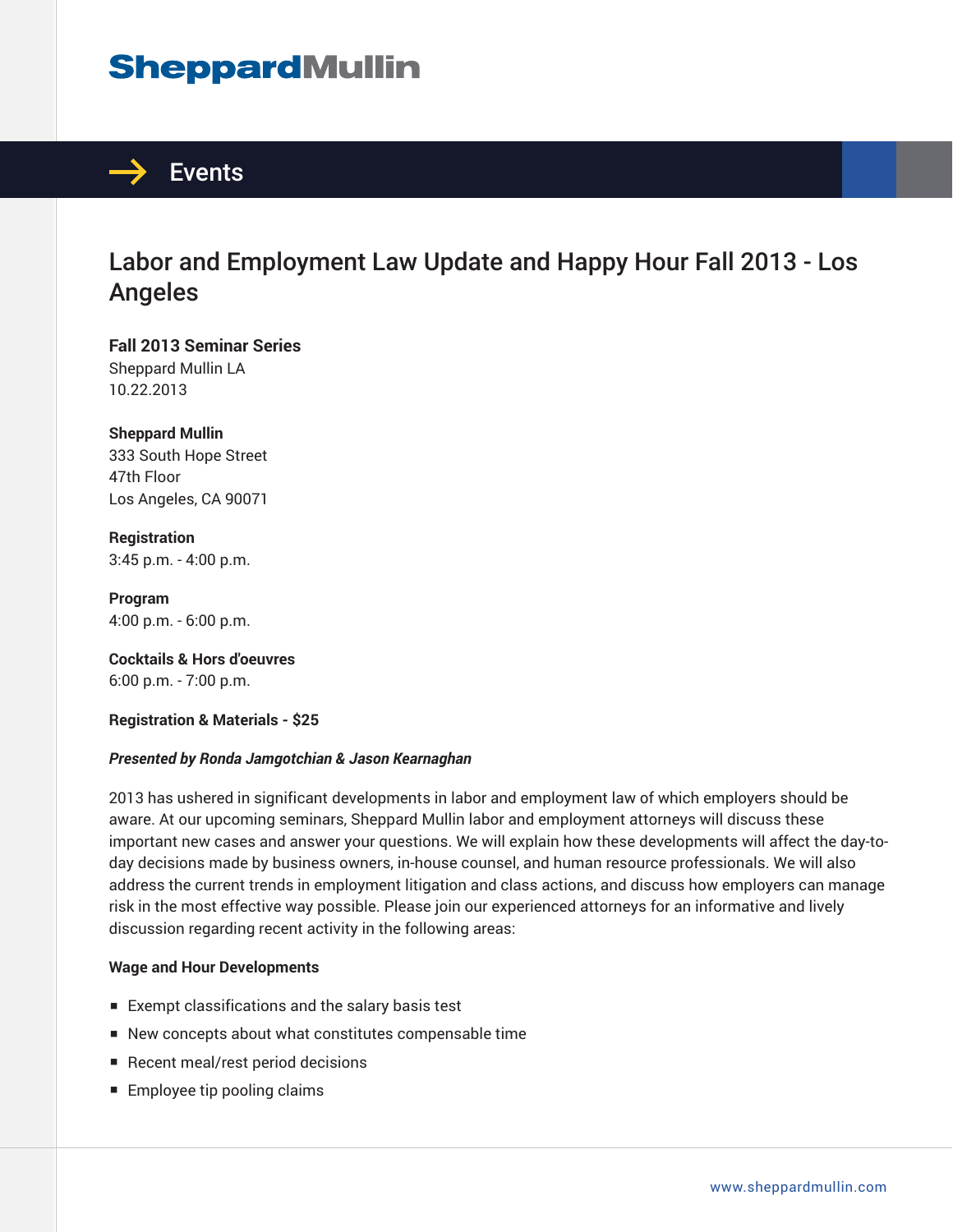## **SheppardMullin**

- Vacation pay claims
- Employee vs. Independent Contractor
- PAGA claims on the rise

#### **Discrimination and Harassment**

- Recent case law on discrimination and harassment
- The EEOC's revised publications on disability discrimination prevention
- The interplay between protected disability leaves

#### **Plus Updates On:**

- The validity of arbitration agreements and class action waivers
- The Supreme Court's recent decisions on retaliation and the definition of "supervisor"
- Workplace issues due to the Supreme Court's recent ruling on the Defense of Marriage Act
- Social media policies and issues
- The NLRB's new posting rules
- Affordable Care Act

#### *This will be an informative and interactive presentation that no employer should miss!*

#### **Click here to register for this program.**

#### **This program is also being offered in these locations:**

- San Diego September 17
- San Francisco September 24
- Orange County October 8

#### **MCLE**

This activity complies with standards for Minimum Continuing Legal Education prescribed by the California State Bar and is approved for 2 hours of MCLE credit. Sheppard, Mullin, Richter & Hampton LLP is a State Bar of California approved MCLE provider.

#### **HRCI**

This program is approved for 2 (California) recertification credit hours toward PHR, SPHR and GPHR recertification through the HR Certification Institute. Sheppard, Mullin, Richter & Hampton LLP is an HRCI Approved Provider (valid through December 31, 2015).